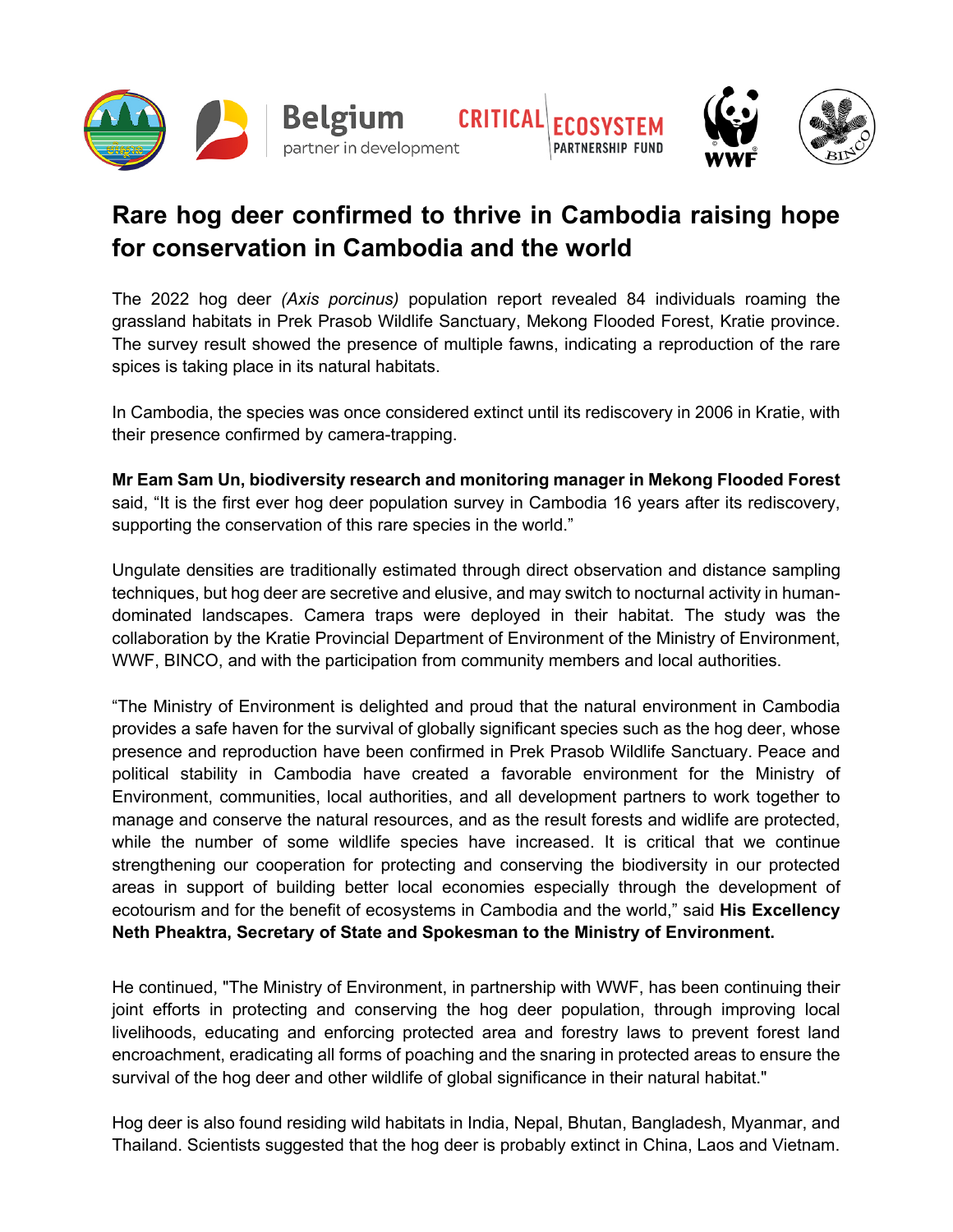**Mrs. Eng Sokhorn**, a member of at Chroy Banteay community patrolling team in Prek Prasob Wildlife Sanctuary expressed that she is thrilled that rare hog deer still thrives in the natural forest of Kratie province and that she had been involved in forest patrols to remove snares from the Prek Prasob Wildlife Sanctuary. She said: "Like other community patrol members, I am encouraged to participate in the forest conservation, especially through patrolling, to protect wildlife from snares, ensuring wildlife survival and protecting our precious natural resources for the next generation."

Hog deer is listed as globally endangered on the IUCN Red List and its survival are threatened by habitat loss, poaching and the snaring crisis, fuelled by the illegal wildlife trade.

**Mr. Seng Teak, WWF-Cambodia Country Director**, said, "the current findings not only place Cambodia's reputation on the global stage, it also highlights the global importance of the Mekong landscape as critical habitats for both terrestrial and aquatic wildlife survival." He added, "WWF congratulates and appreciates the research effort by the team, and the law enforcement efforts by rangers, with the participation of local authorities, and all community members to safeguard the wildlife habitats for the benefit of people and nature."

Concerted actions are urgently needed to protect the last refuge of this rare hog deer species, ensure the zero-snaring in their wild habitats and stop the demand for wild meat and products, ensuring the populations of hog deer and other wildlife can recover for their future survival. The effort in recovering the high population and its habitat, while strengthening local livelihoods also constitute needed conservation measures.

**H.E Neth Pheaktra** said, "The Ministry of Environment encourages all people living around the protected areas to participate in natural resources and biodiversity conservation, stop poaching and snaring, cease selling/buying wildlife and bushmeat consumption, and in turn taking part in conserving rare wild animals such as the hog deer for the benefit of future generations and enhancing local livelihood development."

The wildlife researchers of Kratie Provincial Department of Environment, Ministry of Environment and WWF, local community and authority assisted by the Biodiversity Inventory for Conservation (BINCO) NPO team and Thermal DRONES GmbH, are carrying out a comprehensive hog deer survey using thermal drone technology to obtain accurate estimate of the species population size for the entire habitat landscape.

Prek Prasob Wildlife Sanctuary is under strong protection by rangers of the Ministry of Environment, with WWF support and the participation from the community patrol teams. Currently, the Ministry of Environment and conservation partners are implementin a Zero-Snaring campaign to save hog deer and other important global wildlife species in Cambodia from poaching and snaring, by eliminating all types of snares in protected areas and ending illegal wildlife trade. We thank for the funding and support from WWF-Belgium, Belgium Government (DGD), Critical Ecosystem Partnership Fund (CEPF), Swiss Agency for Development and Cooperation (SDC), Binco. -end-

**Links to visual & more insight of hog deer report**